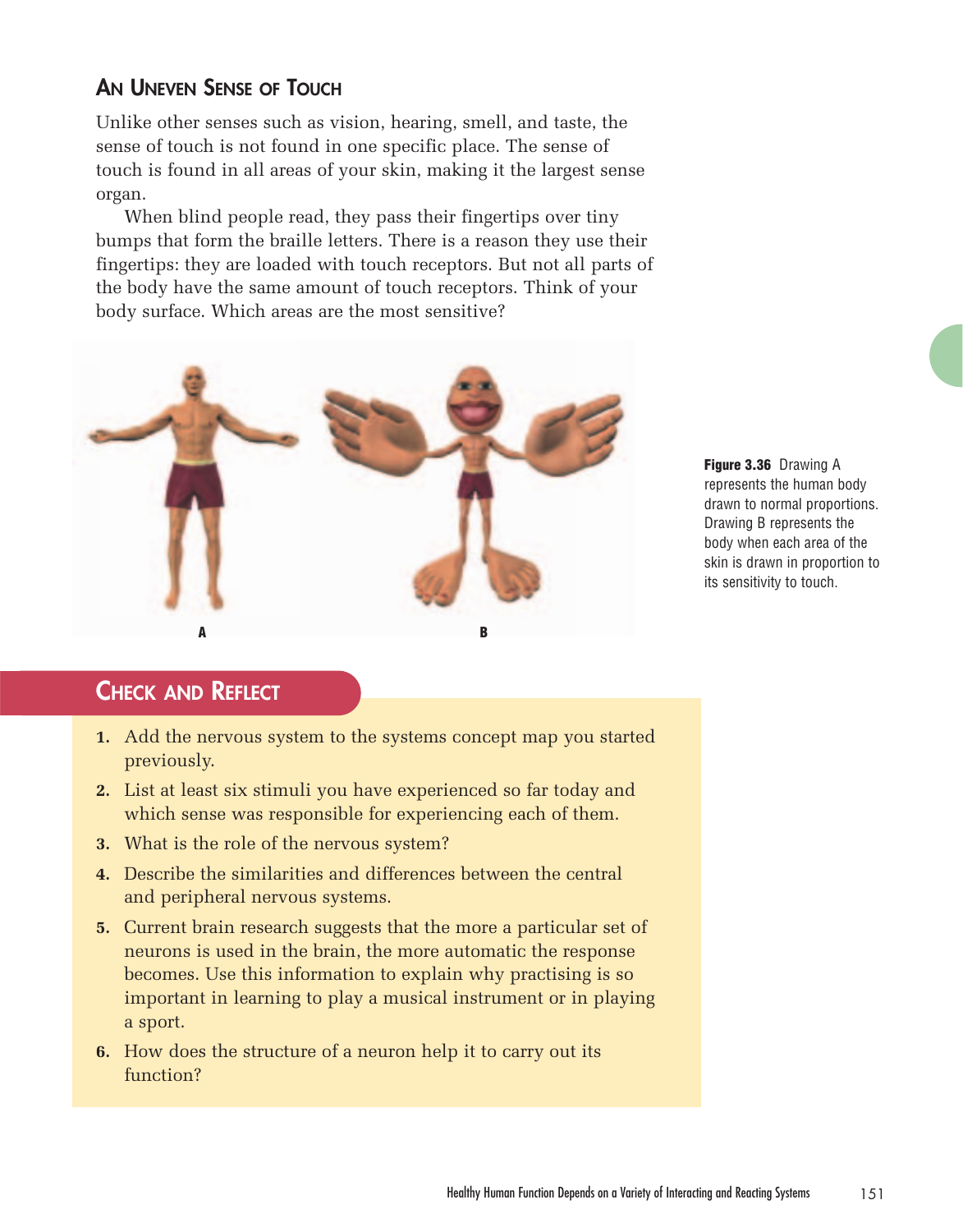#### **A CTIVITY**

#### **C ELLS IN 3-D!**

 $\mathbf{A}^{\mathbf{R}^{\mathbf{Y}}}$  This at  $H_{\mathbf{O}_{m_{e}}}$ 

Actual cells look much more exciting than the two-dimensional representations you see in photos or through a microscope. Using your current understanding of cell structures, design a three-dimensional model of a cell that is made from common household items.

Make a chart or mind map listing all the household items that you would use to make your cell model. Which cell structures did you include? Why did you choose the item to represent each structure?



# **Careers Profiles**

**H**ow would you like a job that saves people's lives? A job that helps people get better from sickness? Most people think only doctors and nurses have jobs like this, but there's another important life-saving job that of a lab technologist.



#### Medical Lab Technologist

When doctors see a sick patient, they sometimes have an idea of what the problem is from the symptoms, but they are not totally sure. To find out exactly what's wrong, the doctor sends the patient's specimen (such as a blood or urine sample) to a medical laboratory. At the medical laboratory, a lab technologist takes the specimen and tests it. Infections, such as strep throat, and many serious diseases are often hard to identify without a lab technologist's help.

- **1.** How does a medical lab technologist contribute to human well-being?
- **2.** Does being a lab technologist seem like an interesting career? Why or why not?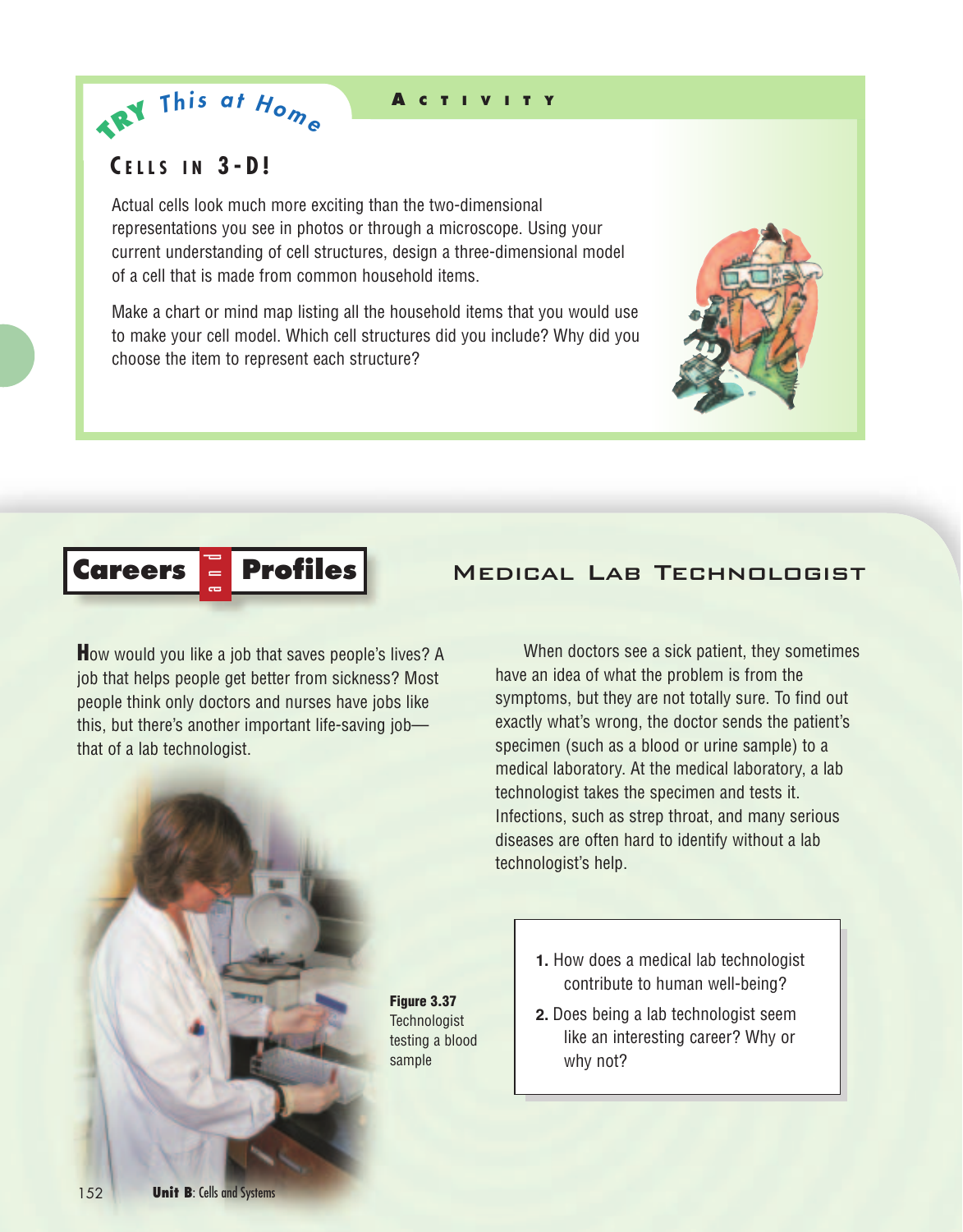# **S ECTION R EVIEW**

## **Assess Your Learning**

- **1.** Imagine you have just eaten a meal containing the sugar, glucose. Using a concept map or flowchart, plot the path and roles for glucose in the body. You should be able to include almost all of the body systems you have studied in your flowchart.
- **2.** a) Which two body systems work together during the process of gas exchange?
	- b) Describe how they work together in this process.
	- c) Is this an example of interaction? Why or why not?
- **3.** What is the difference between an artery and a vein?
- **4.** Draw and label the parts of the heart.
- **5.** If you were lost in the desert and you hadn't had any water for a day, how would your body respond?
- **6.** What is the role of skin in your excretory system?
- **7.** What is the difference between the somatic nervous system and the autonomic nervous system?
- **8.** Are there any body systems that a person could live without? Give reasons to explain your answer.



Scientific ideas help organize, interpret, and explain findings. Review the information you have learned in this section.

- **1.** Models are often used in interpreting and explaining observations. What models have you been introduced to that help explain how parts of the body work?
- **2.** Scientific language is precise and uses specific terms. What are some new terms you have encountered in this section?
- **3.** Why do you think these terms are necessary?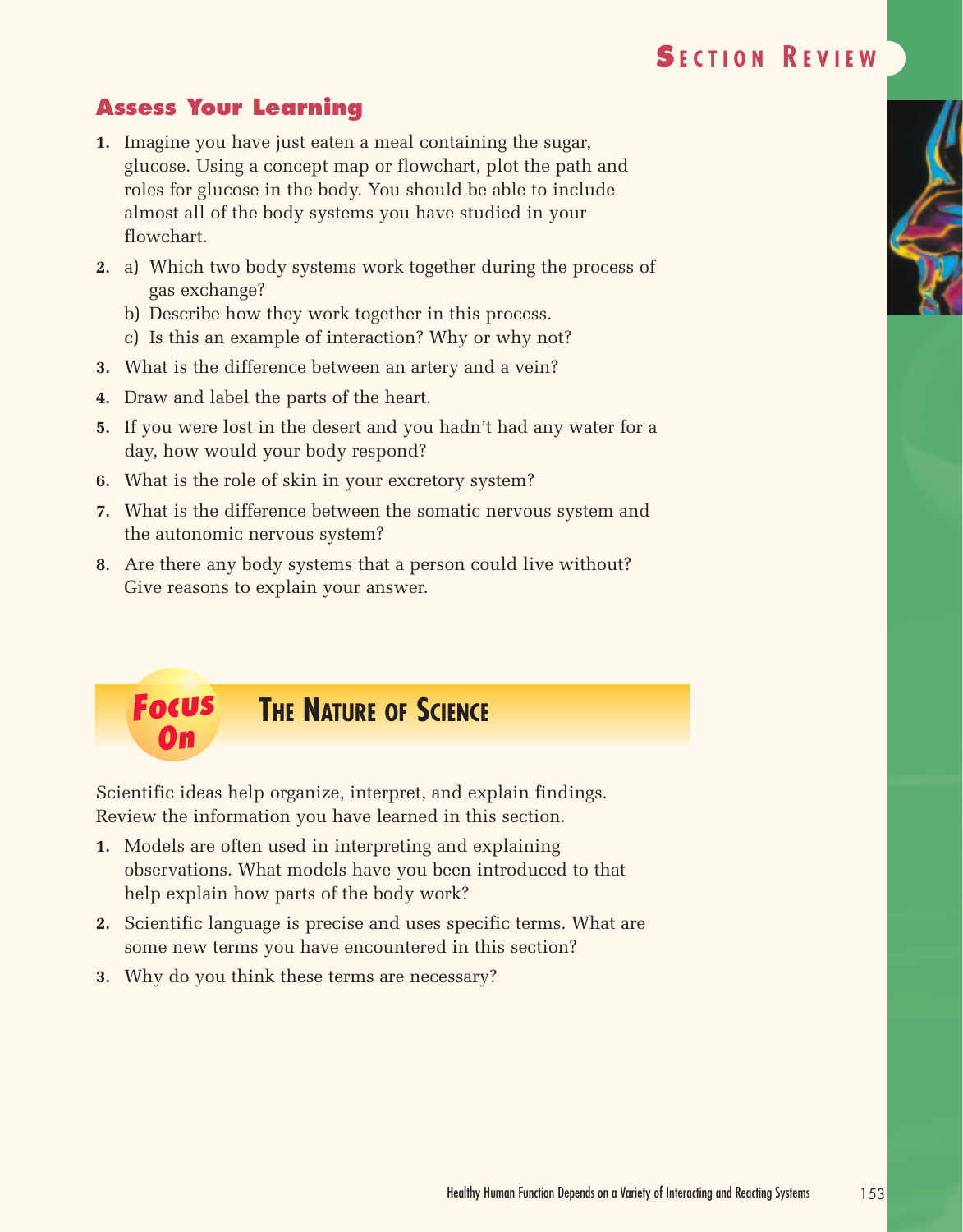# 4.0

**Scientific investigation leads to new knowledge about body systems and new medical applications.**



Surgeons rely on scientific knowledge about body systems.

Scientific research and modern medicine have improved many aspects of our lives. Humans are now living longer and leading healthier lives than ever before. Even those people who, against the advice of their doctors, continue self-destructive activities—such as smoking cigarettes—can do so knowing what the health effects of this decision may be. Others, who decide to live healthier lifestyles, have the benefit of sound advice on how to maintain good health through proper diet, exercise, and lifestyle choices.

#### **Key Concepts**

In this section, you will learn about the following key concepts:

• health and environmental factors

#### **Learning Outcomes**

When you have completed this section, you will be able to:

- describe examples of research into how the body does or doesn't work
- understand how research has led to improvements in health and nutrition
- describe factors that affect different body systems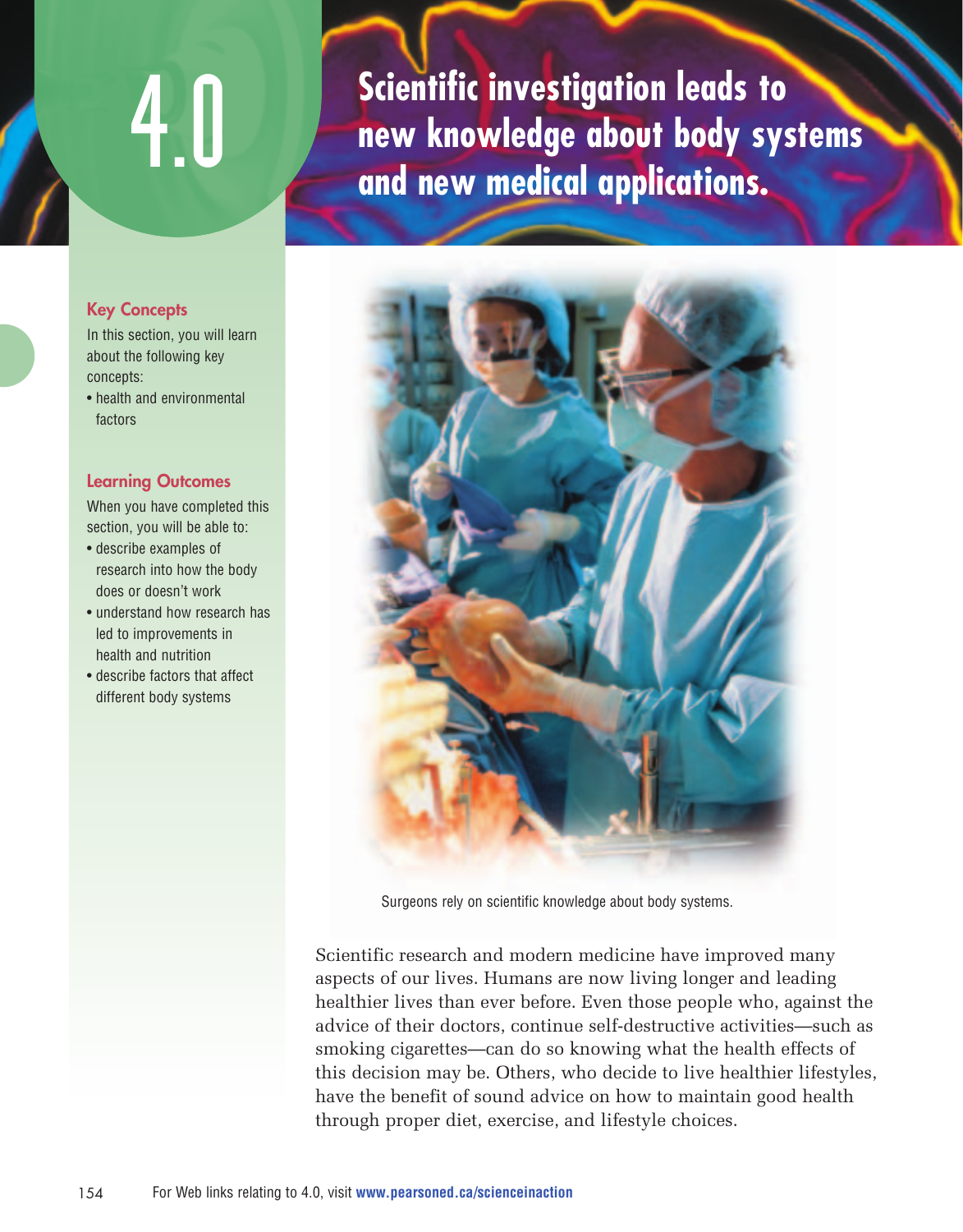# 4.1 **Developing a Theory for Disease**

Have you ever fallen off a bike and received a wound that needed attention in the hospital? Have you ever cut yourself with a knife so that you needed stitches? Have you or has anyone you know ever seriously broken a bone?

If you answer "yes" to any of these questions, consider yourself lucky. Why? Because you're alive. If you had lived before the mid-1800s, you would probably have died from your injury. In those days, 50% of people who had some kind of punctured wound and went to the hospital died of infection. That means that if you and your friend lived before that time, and you both cut yourselves and went to the hospital for treatment, the chances were that *one of you would be dead within a week!*

#### **THE FIRST VACCINE**

That's quite a startling fact. Doctors long ago were really quite helpless when it came to treating their patients for some illnesses and injuries.

During the 1600s and 1700s, people in Europe and the rest of the world suffered and died from a disease called **smallpox**. Victims broke out in a rash filled with pus (called pox). They developed chills, high fever, nausea, and muscle aches. Up to 40% of those infected died and many of the survivors were left blind.

Then in the late 1700s, Edward Jenner, an English country doctor, noticed an interesting coincidence. Milkmaids who had had

cowpox, a mild and related form of smallpox, rarely got smallpox. He concluded that contracting the milder cowpox made them immune to the more serious smallpox. Jenner began infecting people with cowpox on purpose. These people became immune to smallpox. Jenner had created the world's first **vaccine**.

**Figure 4.1** Edward Jenner (1749–1823) discovered how to prevent smallpox. He called his procedure *vaccination*, from the Latin word vacca, which means "cow." Here he is pictured vaccinating a small boy.



#### info**BIT**

#### **The End of Smallpox**

The last recorded case of smallpox occurred in Merca, Somalia, in 1977. The World Health Organization has considered the disease eradicated from the planet since 1979.

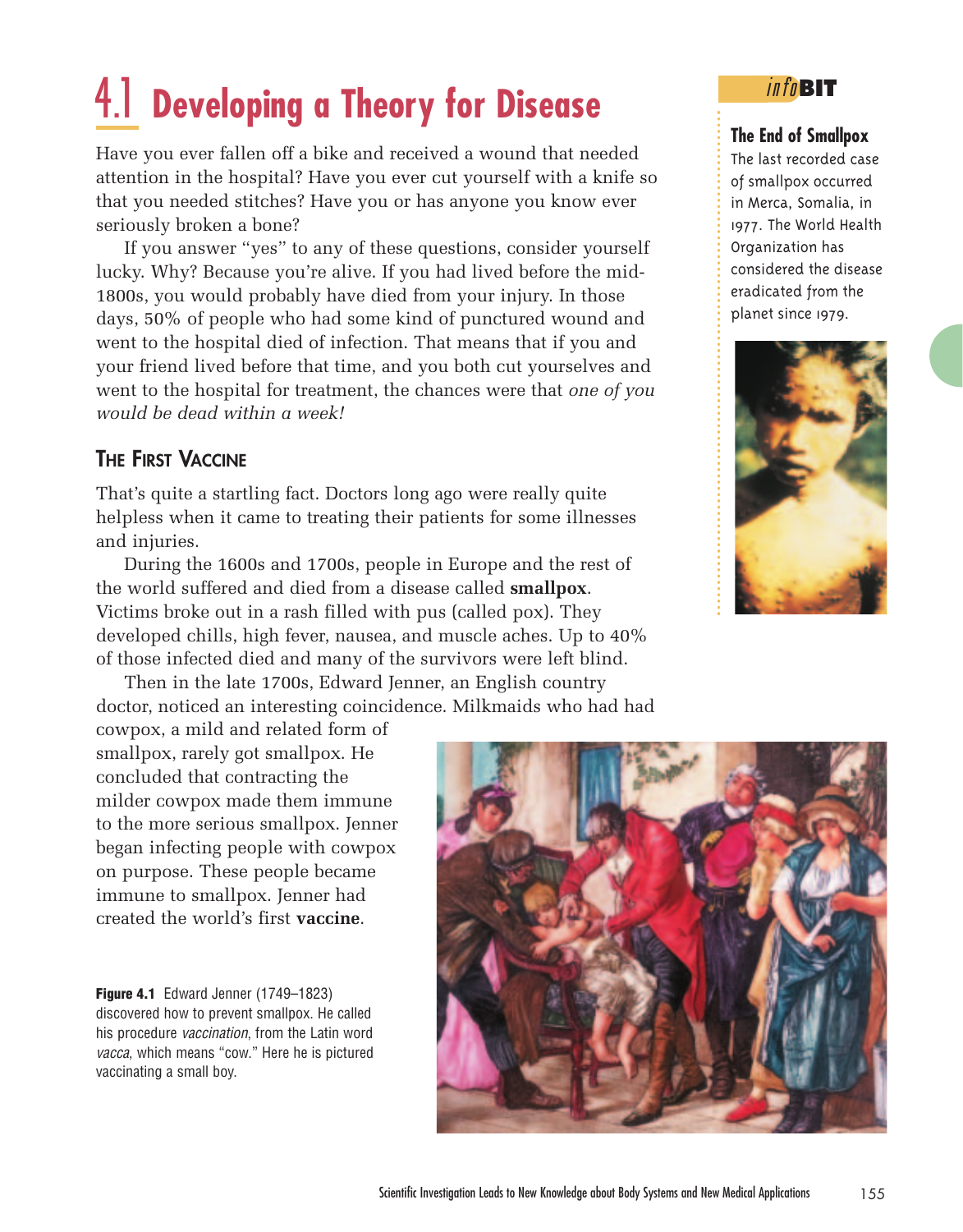#### **WATCH OUT FOR GERMS!**

But what caused disease and infection? That's what doctors and scientists couldn't figure out. Jenner and others tried for nearly 90 years to come up with at least one other vaccine that would prevent disease. They failed, because they just didn't understand what they were dealing with.

The French chemist, Louis Pasteur, did. He was the first person to identify living micro-organisms (organisms too small to be seen with the naked eye) as "germs." He suggested and later proved that germs were the cause of most infectious diseases. Using his knowledge, he found a way to prevent and cure many common but deadly diseases.

#### **Louis Pasteur and the Beginning of Modern Medicine**





**Figure 4.2** Louis Pasteur (1822–1895) was originally a chemist. His first "great" discovery was finding out why wine and beer spoiled. He proved that yeast was actually a micro-organism and not a chemical, which is what people had thought. More importantly, he showed that it was a microorganism floating in the air that made the wine and beer go bad.

**Figure 4.3** Pasteur realized he needed to kill the harmful micro-organisms in wine and beer to keep them from spoiling. His solution was simple but effective. He heated the wine and beer to 60˚C, which killed the microorganisms but didn't change the taste. This process of heating food became known as **pasteurization**. It is still used today for fruit juices, milk, wine, and beer.

**Figure 4.4** Pasteur worked tirelessly to produce vaccines and cures for cholera, anthrax, swine erysipelas, and rabies. Now each year, pet owners take their dogs and cats to veterinarians for annual rabies vaccination shots.

### **CLEANING UP THE GERMS**

Pasteur's discovery of germs led to other discoveries in medicine. For example, Joseph Lister (1827–1912) was an English surgeon. Many of his patients died of infection even though their operations were successful. He thought that these infections were caused by Pasteur's "germs" entering the surgical wounds. So he introduced the practice of cleanliness and sterilization to medical procedures. Before Lister, doctors and nurses never thought about keeping themselves or their patients' wounds and incisions clean.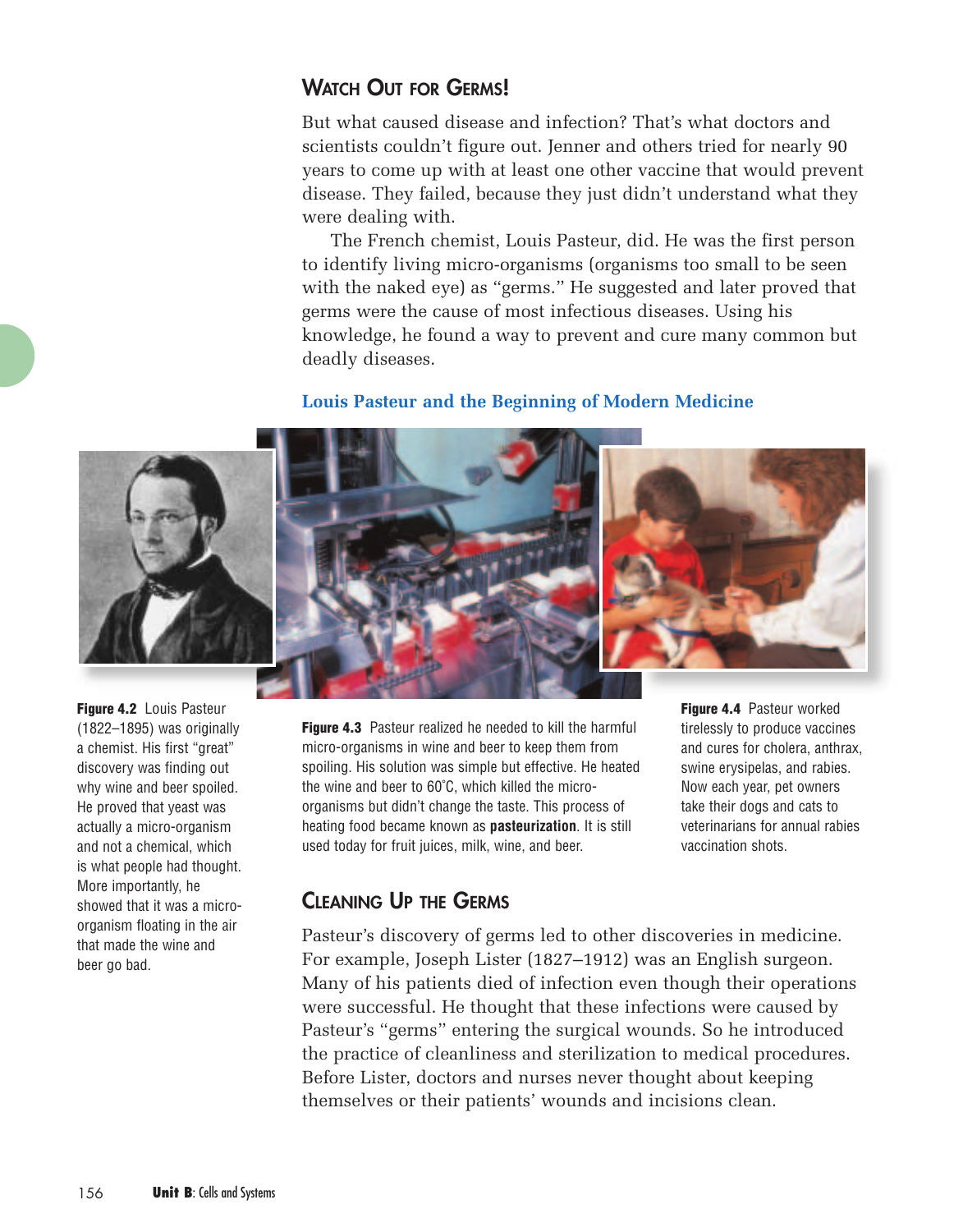# **Inquiry Activity**

#### **Materials & Equipment**

- clean test tubes
- labels for test tubes
- eyedroppers
- protective gloves
- standard solution
- phenol red solution



#### **Figure 4.6**

- If your test tube turned red, you are disease-free!
- If your test tube turned yellow, you are infected!

# **TRACKING DOWN DISEASE**

#### **Before You Start …**

Long before modern medicine, people realized that certain diseases were spread from person to person. It was important then to find the source and isolate the person or persons until the disease had run its course.

This simulation models how an infectious disease might spread in a group. Your job is to find out which of your classmates is the source of the disease.

#### **The Question**

How difficult is it to find the source of a disease?

#### **The Hypothesis**

Form a hypothesis based on the question.

#### Procedure **<b>B**<sup>1</sup>

- **1** Write your name on a label to place on your test tube.
- **2** Don't allow the solutions to touch your skin. Remember, you are simulating an infectious disease!
- **3** Obtain from your teacher 5 mL of a standard solution in a test tube.
- **4** Label your test tube.
- **5** Choose a partner. Put one drop of your solution into your partner's test tube. Have your partner add a drop of solution to your test tube. Gently shake the test tube to mix the solution.



**Figure 4.5** Step 5

#### **Collecting Data**

- **6** Record the name of your partner in your notebook.
- **7** Repeat steps 5 and 6 with two other partners.
- **8** Add 1 drop of phenol red solution to your test tube. Record the colour of your solution.

#### **Analyzing and Interpreting**

- **9** What colour was your test tube? Were you infected or are you disease-free?
- **10** If you were infected, from whom did you get the disease? How many in the class became infected?
- **11** As a class, try to track the transmission of the disease. Who was its source?

#### **Forming Conclusions**

**12** What inferences can you make about the way diseases are spread?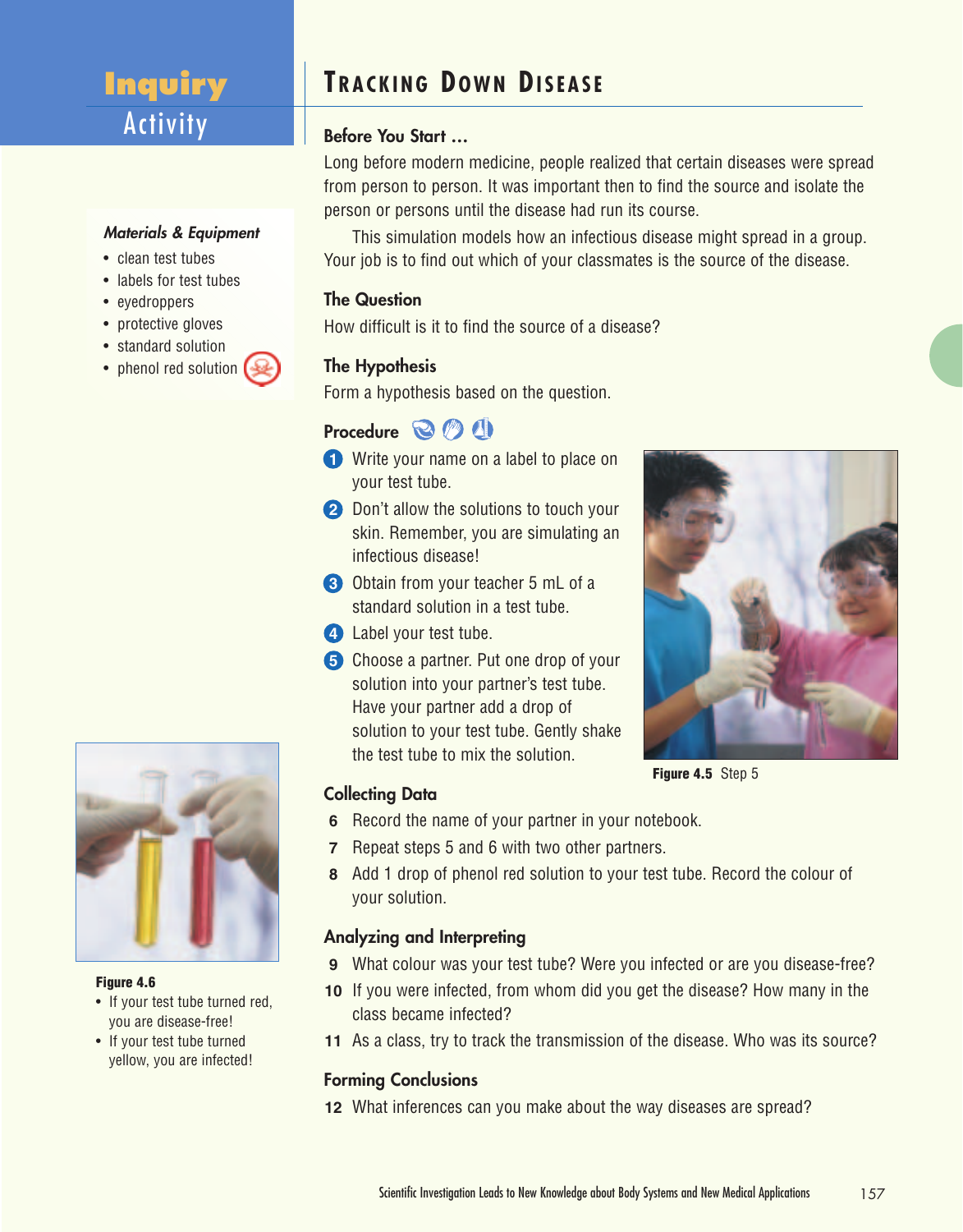

**Figure 4.7** Early expeditions to find the Northwest Passage took months and sometimes even years.

#### **NUTRITIONAL RESEARCH**

When early sailors went on voyages of discovery to find the Northwest Passage, the only foods they could take with them were those that would not spoil on the long journey: salt beef, hard bread, dried peas, and cheese. After months at sea, many sailors developed scurvy. They had sores that would not heal, bleeding gums, loose teeth, and an unsteady gait. But in 1747, a British naval surgeon called James Lind successfully treated sailors by feeding them oranges and lemons. It wasn't until very much later that the cause of scurvy was discovered: a lack of vitamin C in the diet.

By studying various diseases such as heart and liver disease, researchers have determined that diet affects the human body. Too much of some foods and too little of others can interfere with the proper functioning of all the body systems. Canada's Food Guide has been developed to show you how much of certain foods you should eat on a regular basis.



**Figure 4.8** Canada's Food Guide

#### **CHECK AND REFLECT**

- **1.** In your opinion, how important is scientific research in solving problems of human health? Give reasons to justify your answer.
- **2.** How does the smallpox vaccine work?
- **3.** Describe how Joseph Lister contributed to human health.
- **4.** Give an example of how nutritional research on cells, organs, or body systems has brought improvement to human health.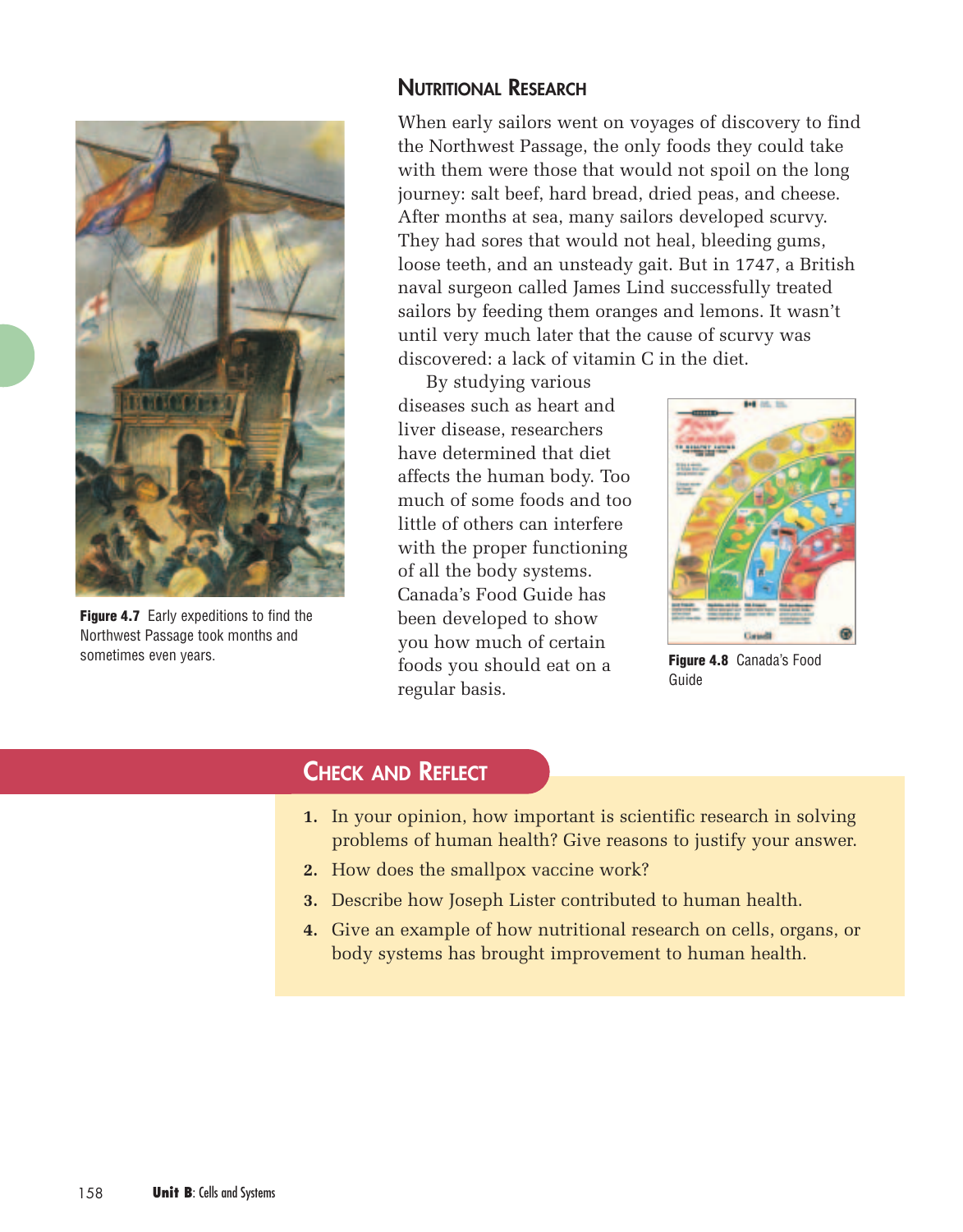# 4.2 **Factors That Affect the Healthy Function of Body Systems**

You are outside skating on a frozen pond when all of a sudden your friend stops. He is doubled over and is having trouble breathing. You skate over and ask him what's wrong, but he is having trouble getting enough air to tell you. What do you do?

Luckily, you know your friend has asthma. You notice that he has dropped his inhaler. You pick up the device and give it to him immediately. After taking the medication, your friend feels weak and tired, but he's all right.

Asthma is a condition where the airways become narrowed temporarily. About half a million Canadian children under the age of 19 have asthma. An asthma attack can be triggered by a variety of environmental factors including colds, allergies, dust, cold air, pets, and pollution.

#### *<u>Give it a TRY</u>*

#### **I MITATING A STHMA**

You've just read about the effects of asthma. Now you will have a chance to know what having asthma feels like. Breathe normally, first through your nose, then through your mouth. Observe what it feels like. Then, put one end of a drinking straw into your mouth and pinch your nose so that you cannot breathe through it. Now try inhaling air through the straw for 10 s.

• How did your breathing pattern change when you breathed through the straw? Did you feel short of breath?

#### **FACTORS THAT AFFECT HUMAN HEALTH**

Scientific research has shown that many factors affect the health of your cells and, therefore, your body systems. These factors include:

- diseases or conditions that you have inherited from your family
- sensitivity to environmental conditions, such as smog, or specific substances such as pollen, dust, or dairy products
- how you respond to physical, emotional, and psychological stresses
- how you treat your body in general (for example, the choices you make about diet, exercise, sleep, and whether or not to smoke)



**Figure 4.9** Asthma can be managed with medication.

#### **Caution!**

Do not perform this activity if you have any medical condition that could be worsened by temporary shortness of breath.

#### info**BIT**

#### **How Old Are You?**

Smokers are more likely to show signs of aging prematurely and get deeper wrinkles than nonsmokers.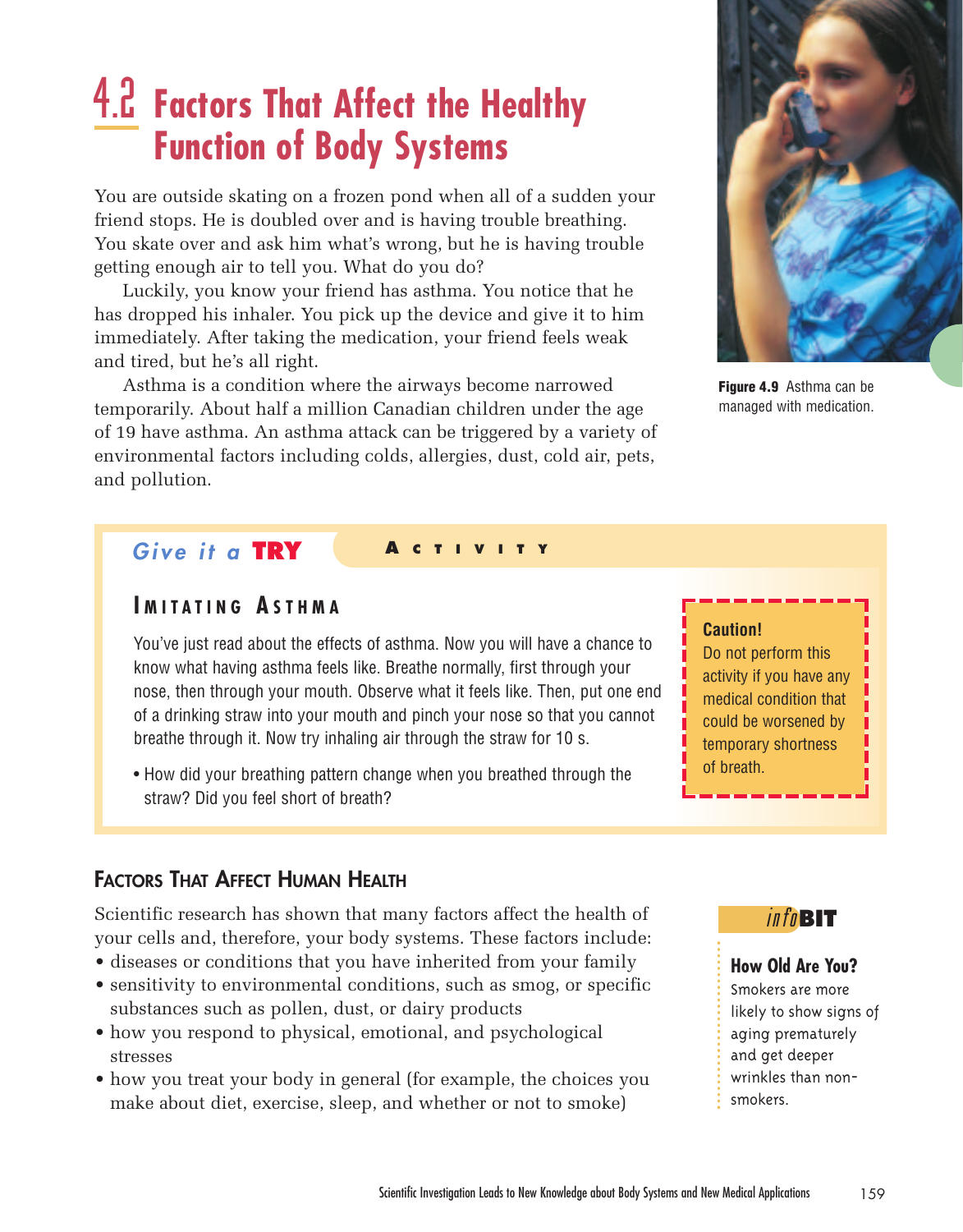# **Decision Making** Activity

# **TH E S CIENCE OF HEALTH**

#### **The Issue**

What is the best way to maintain the health of our body systems?

#### **Background Information**

- **1** To make your recommendations, you need more information. Working in groups of three, have each group member choose one of the following body systems to investigate further:
	- a) circulatory system
	- b) digestive system
	- c) respiratory system
- **2** Use the guidelines below to focus your investigation. Record the process and results of your research with notes, diagrams, flowcharts, tables, and graphs. (Some of these may not apply in all cases. Use your judgment to choose the best methods for recording your data and information.)
	- a) List the system's main organs, tissues, and cells. Give examples of key features or specializations of the cells that contribute to the healthy functioning of the system.
	- b) List other body systems that support this system. Briefly describe how they support it.
	- c) List at least three examples of scientific developments that have improved our understanding of this system and its cells. Briefly describe each example.
	- d) Describe at least three ways that we have used our new understanding to improve or safeguard human health.
	- e) Identify at least two helpful and two harmful substances that alter the way the cells of this system function. Describe the impact of these changes on its tissues and organs. Include possible effects on other body systems and on the body as a whole.
- **3** Share your discoveries with other members of your group. Consult with other groups as well. You may have gathered information that they can benefit from, and they may have done the same for you.

#### **Support Your Opinion**

- **4** What do you think is the best way to maintain your body's health? Develop a plan and outline your recommendations. For example:
	- Describe the kind of exercise you would like to maintain for your body and body systems.
	- Write up a balanced diet plan that provides you with the nutrition you need.
	- List the things you can do to reduce stress and enjoy each day.
- **5** Think back to when you worked in your group. What did you do well as a group? What would you improve upon next time?



**Figure 4.10** Maintaining a healthy body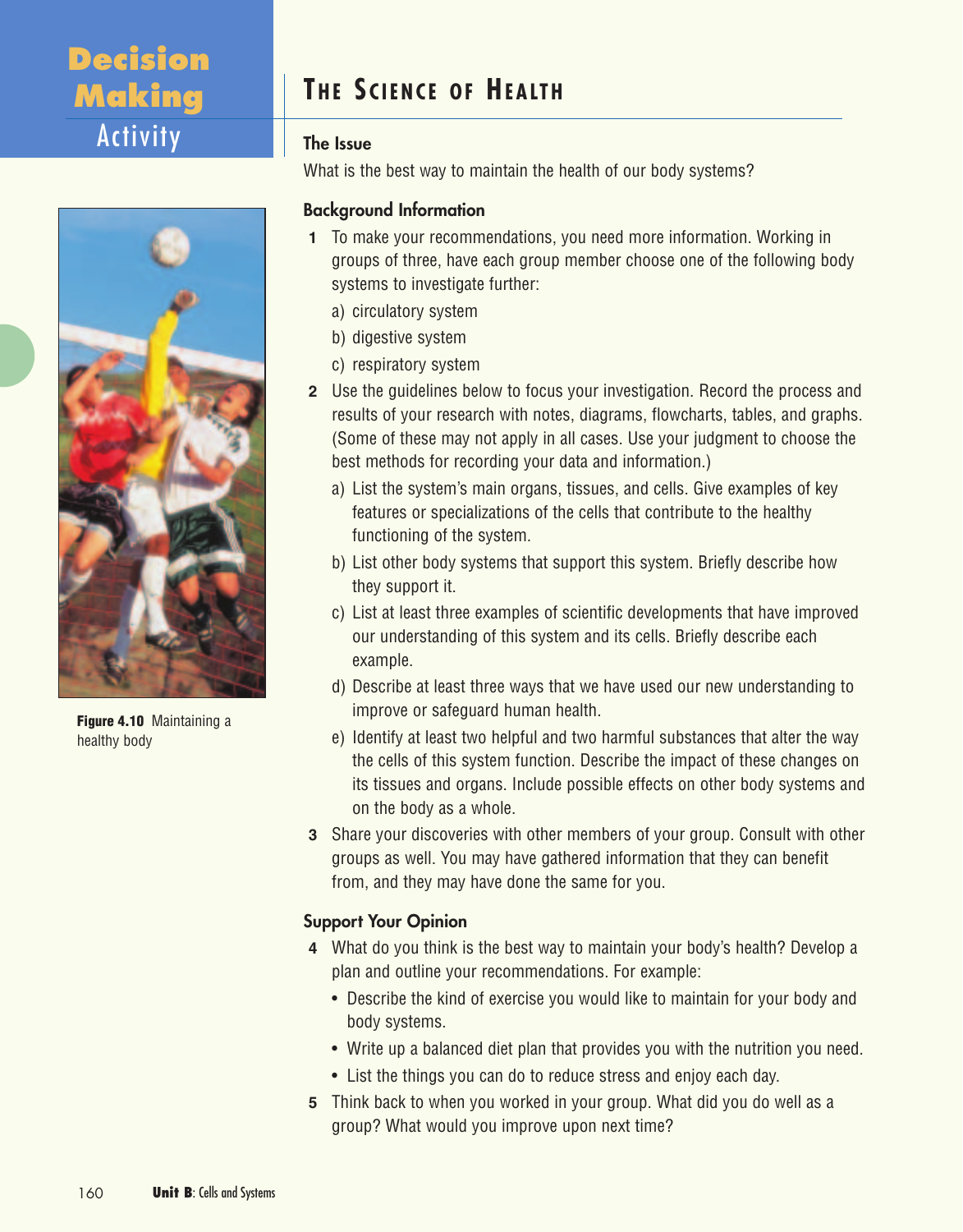#### **FACTORS AFFECTING THE RESPIRATORY SYSTEM**

You have already read that asthma is a disease that affects the proper functioning of the respiratory system. The decision to smoke is an example of a behaviour that can influence how your respiratory system functions.

#### **The Contents of Cigarettes**

Because cigarettes have such huge effects on the respiratory system, it's worth taking a closer look at them. There are over 4000 different chemicals in a cigarette. Tar, carbon monoxide, and nicotine are the most destructive. **Tar** is a dark, sticky substance that forms as a cigarette burns. When a smoker inhales, the tar in the smoke settles on the surface of all the organs of the respiratory system. There are small hair-like projections called cilia on the lining of the respiratory tract. Their function is to move mucus from the lungs and nasal passages to the throat. Research has shown that tar makes the cilia clump together and prevents the movement of mucus.



**Figure 4.11** Smoke from a cigarette contains over 4000 chemicals.

**Carbon monoxide** is a colourless, odourless gas that is released when a cigarette burns. In the gas exchange process, carbon monoxide gets absorbed by red blood cells instead of oxygen, so smokers then get less oxygen into their bodies. This causes their hearts to beat faster.

Another chemical found in cigarettes is **nicotine**. Nicotine is a drug that speeds up the heart, and raises the blood pressure. Nicotine is also addictive. Even though tar is more damaging to the body, it's nicotine that keeps smokers smoking.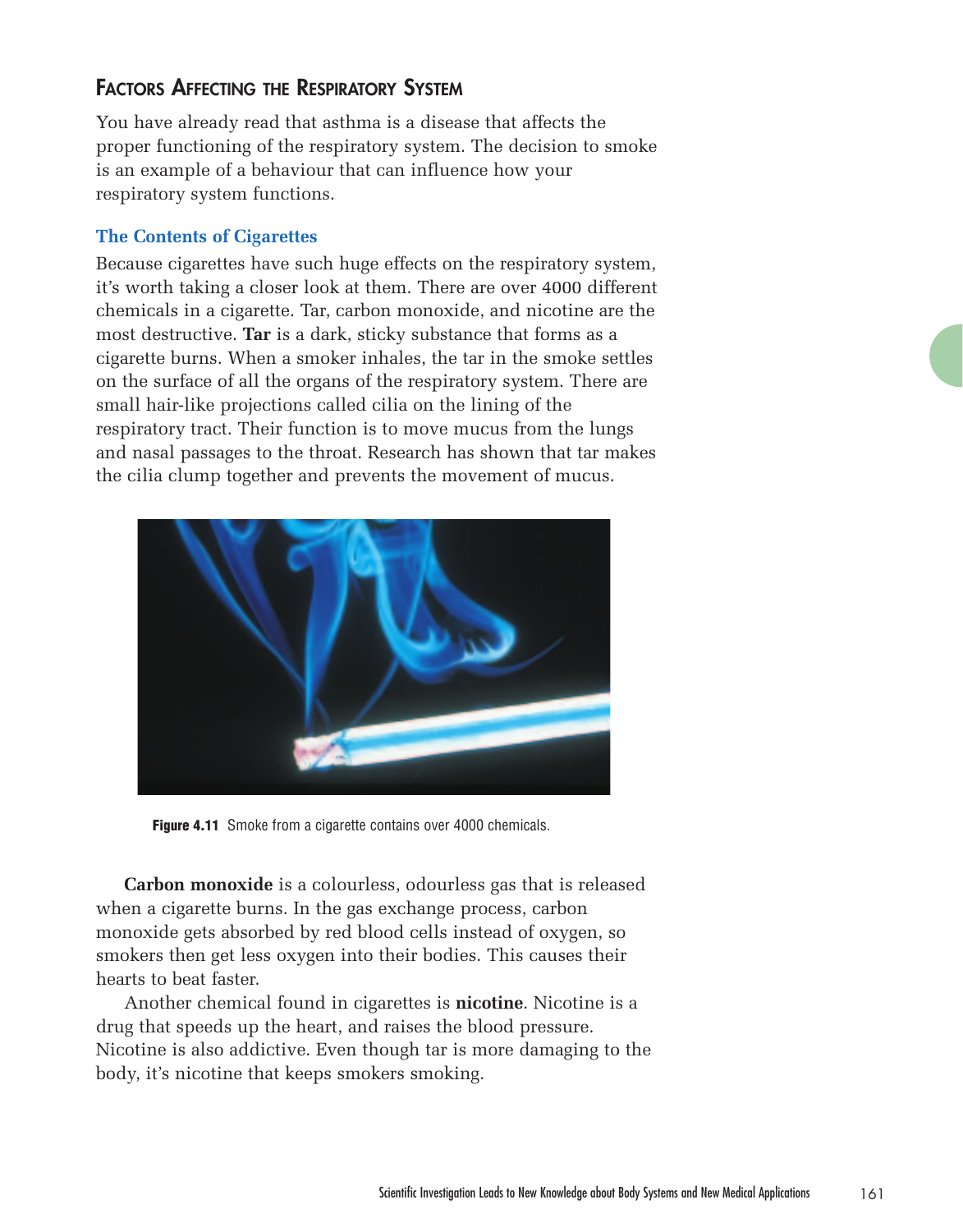#### **Smoking-Related Diseases**

Smoking can cause a number of serious respiratory diseases including **bronchitis**, **emphysema**, and **lung cancer**. Bronchitis occurs when mucus builds up in the bronchi and causes them to become narrower. People with bronchitis have a hard time breathing. Infections and permanent damage to the lungs can occur if left untreated. Smokers are five to ten times more likely than nonsmokers to develop bronchitis.



**Figure 4.12** A healthy lung and a damaged lung caused by smoking

Emphysema occurs when the smoke from a cigarette damages lung tissue. The damaged tissue is unable to function properly and breathing becomes difficult. People with emphysema have trouble breathing and are always short of breath. The damage is permanent.

Of the 4000 chemicals in a cigarette, 40 are known to cause cancer. When people develop lung cancer, a tumour or cancerous growth starts to form in the lungs. As the tumour grows, it takes up space in the lungs and makes it harder for the person to breathe. Unfortunately, these tumours are very difficult to locate early on. As the cancer spreads, it becomes much harder to treat. In 1999, 17 400 Canadians died of lung cancer.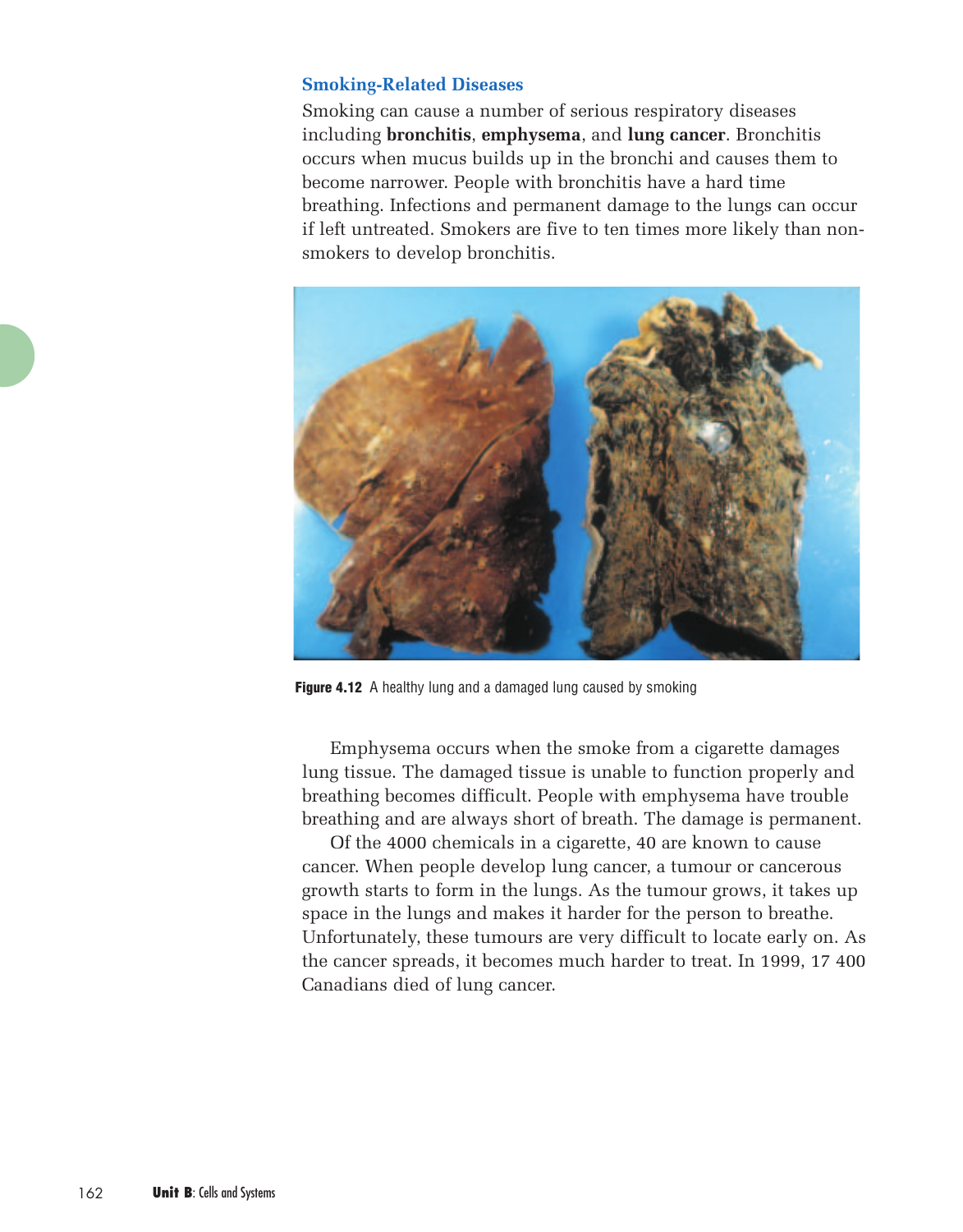#### **FACTORS AFFECTING THE CIRCULATORY SYSTEM**

Diet can affect the healthy functioning of the circulatory system. One reason why French fries and chocolate taste so good is that they contain lots of fats. (Recall that oils and fats together are called lipids.) When you eat these fatty foods, these fats are turned into cholesterol, a lipid that is found in the blood. The more fat you eat, the more cholesterol enters the bloodstream. Over time, it builds up on the walls of arteries. Look at Figure 4.13. Notice how much narrower the diameter of the artery on the left is.





This build-up of cholesterol in the arteries is called **atherosclerosis**. As the arteries become narrower, the heart has to pump harder to move blood through them. If the arteries that feed the heart become blocked, the heart muscle can't get enough oxygen to do its work. This can lead to a heart attack. During a heart attack, heart cells begin to die through lack of oxygen. If people with heart attacks aren't treated immediately, they can die. Sometimes hearts that have been damaged by heart attacks or other diseases can be replaced with heart transplants.

#### <sup>r</sup> <sup>e</sup>**SEARCH**

#### **Hypertension and Strokes**

High blood pressure, or hypertension, is often called "the silent killer." Find out more about hypertension and why it can be so dangerous.

Another factor that can affect the circulatory system is having a stroke. Find out what strokes are and how they can be prevented.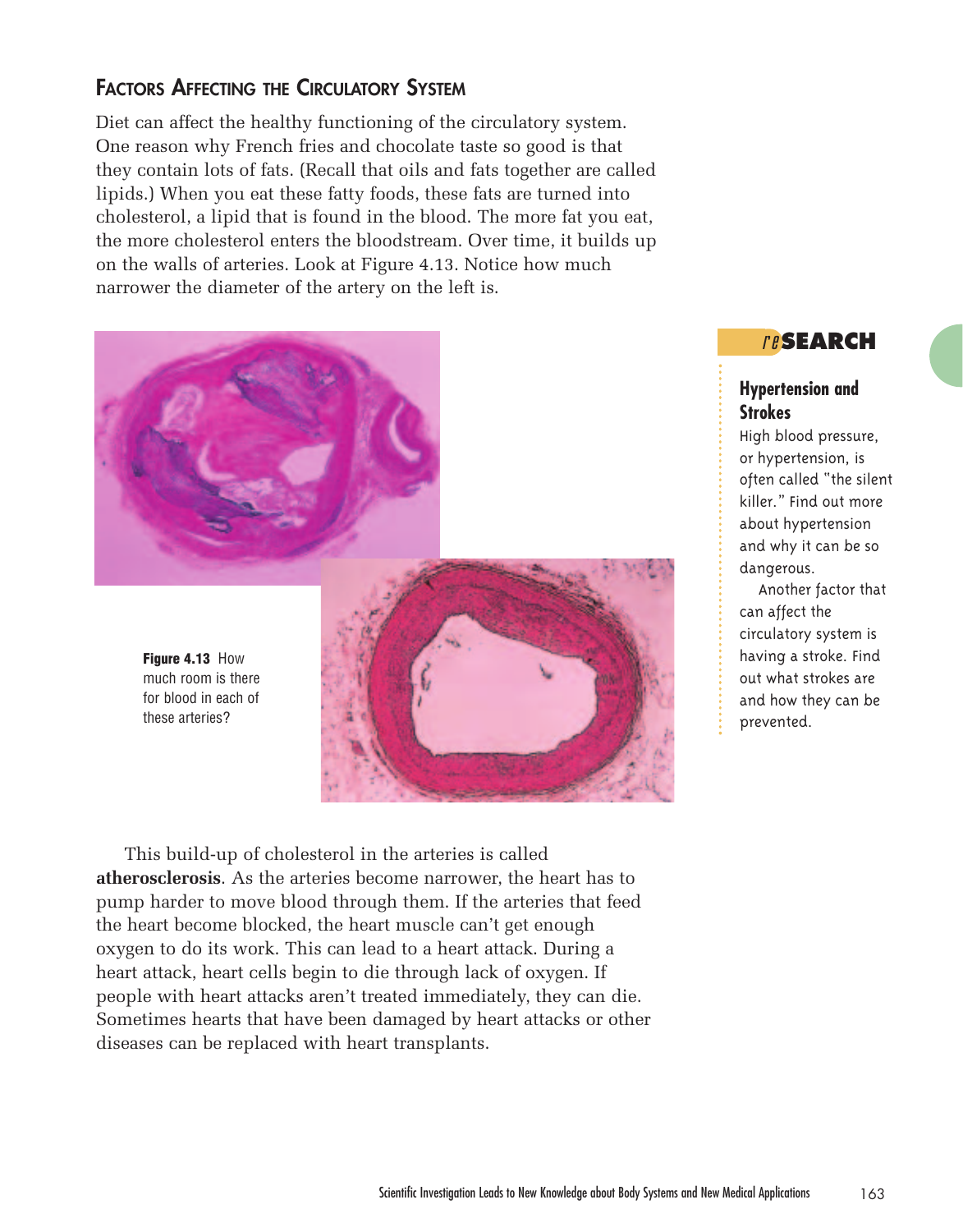#### **FACTORS AFFECTING THE DIGESTIVE SYSTEM**



**Figure 4.14** Stomach ulcers can be very painful.

There are a variety of factors that can affect the healthy function of the digestive system. A common problem of this system is **ulcers**. They are painful sores of the stomach lining. For a very long time, it was believed stomach ulcers were caused by stress. When a person was under stress, the stomach wouldn't produce enough mucus to protect the lining of the stomach. The gastric juice would then attack the stomach lining causing a painful sore. Now researchers have found that stomach ulcers are caused by a bacteria called *Helicobacter pylori* (or *H. pylori*). Unlike other bacteria you swallow with your food, *H. pylori* is not killed by the strong acidic digestive juices. When this bacteria is present in the stomach, it can break down the mucus layer in the stomach wall. For some reason not yet understood by researchers, not everyone who is infected with

*H. pylori* gets a stomach ulcer. Because the cause has been found, the treatment is quite straightforward: taking antibiotics to kill the bacteria.



### **CHECK AND REFLECT**

- **1.** Give an example of research involving the study of functional or dysfunctional body systems.
- **2.** What are three diseases caused by smoking?
- **3.** What is atherosclerosis?
- **4.** What is a stomach ulcer and what causes it?
- **5.** What is one thing you learned in this subsection you didn't know before?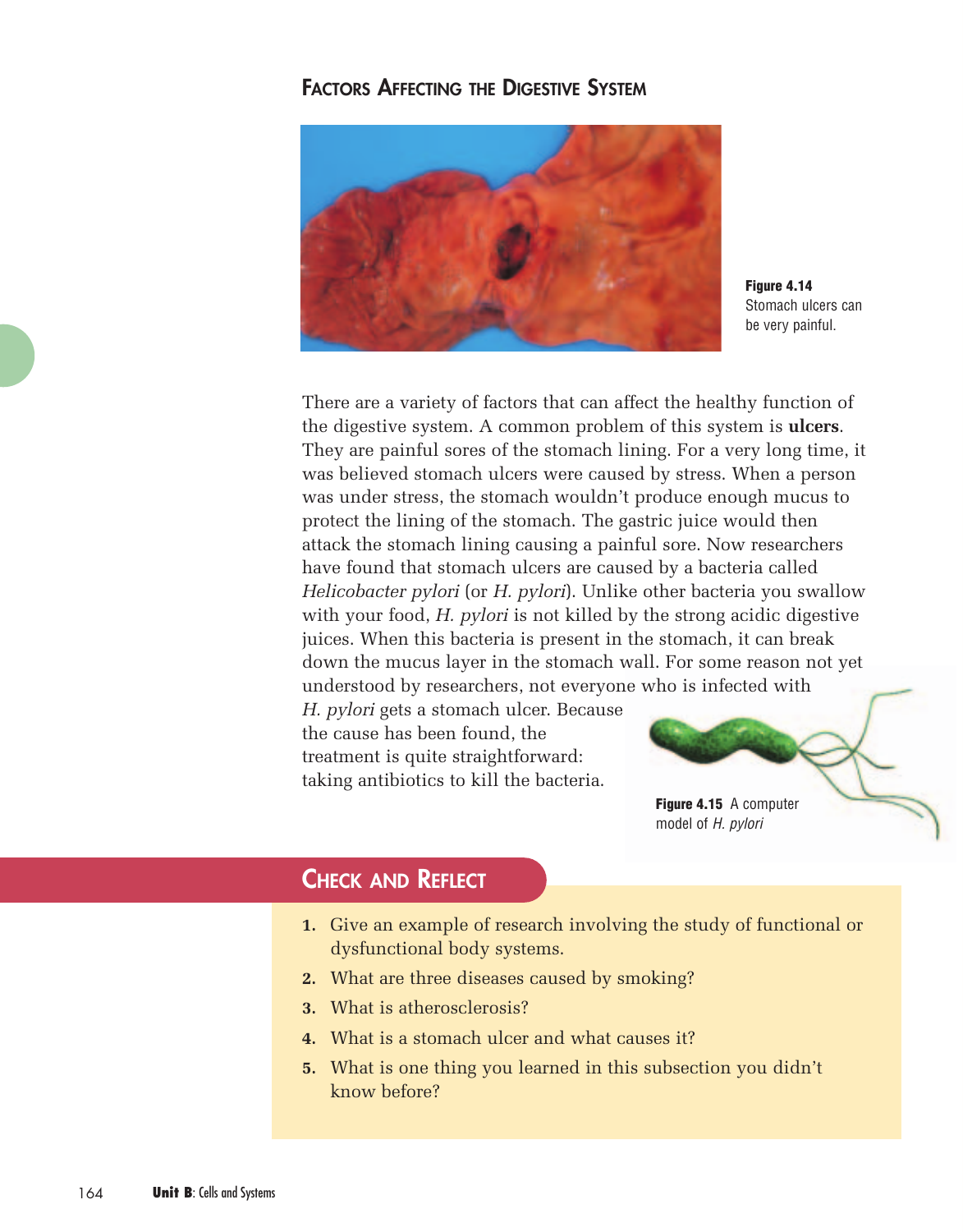### **Assess Your Learning**

- **1.** Identify and describe two environmental factors that can affect the health of your cells, organs, or body systems.
- **2.** Name three people whose research led to our early understanding of diseases and how they can be prevented. What did each of those individuals discover?
- **3.** What is pasteurization? Describe a food that has to be pasteurized.
- **4.** Why is it important to know how nutrition affects human health?
- **5.** Describe three chemicals found in cigarettes and explain their effect on the human body.



#### **Focus On THE NATURE OF SCIENCE**

Scientific knowledge results from the shared work of many people over time. Scientific knowledge also changes as new evidence is gathered.

- **1.** What scientific knowledge did Jenner discover, and what evidence did he interpret?
- **2.** How did Pasteur's work build on Jenner's discoveries?
- **3.** Why did Lister need to know about Pasteur's work in order for him to make his discoveries?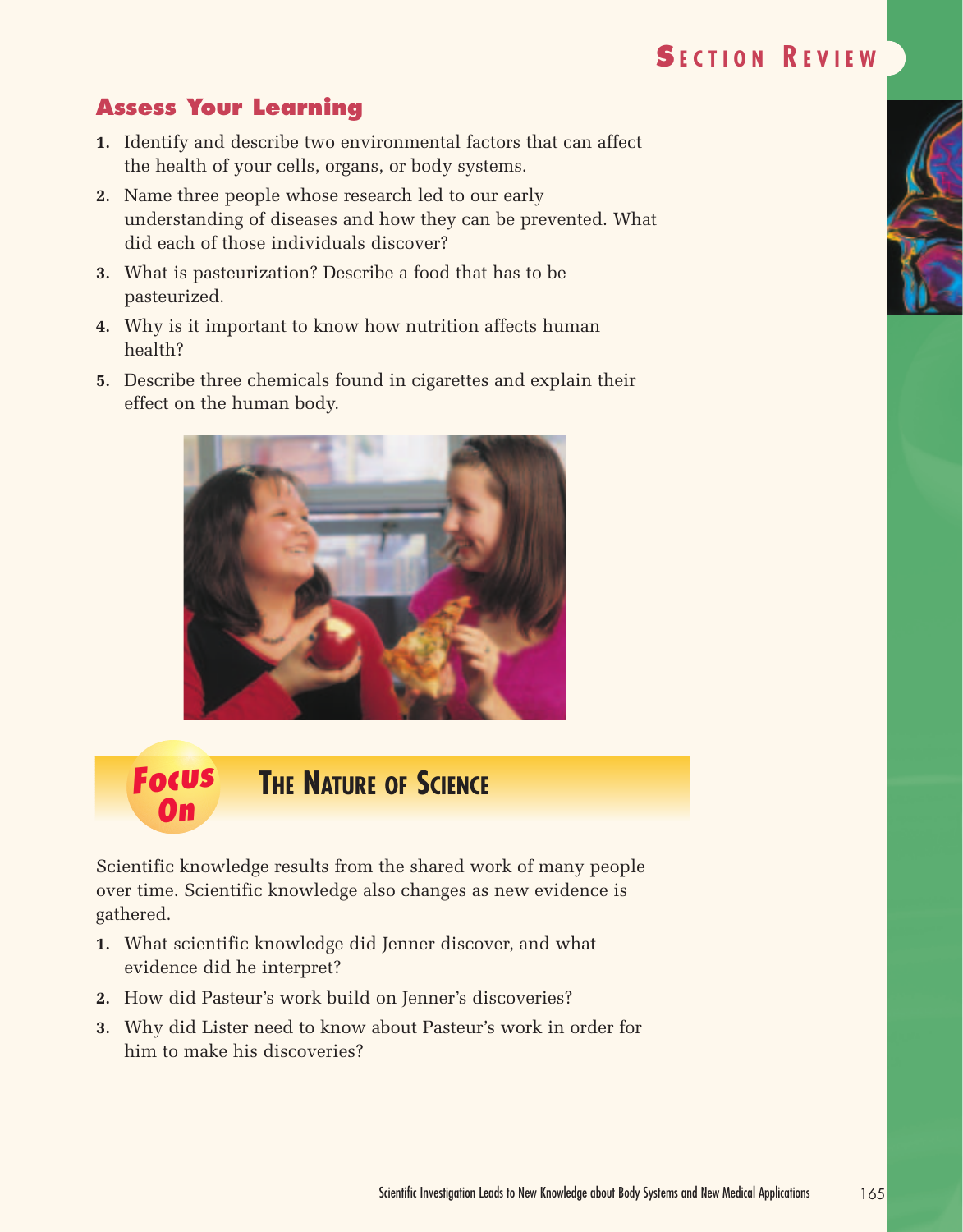# Do Energy Bars Boost Performance?

#### **The Issue**

Out training for that next track-and-field or triathlon event? Do you wish there were a way you could boost your performance to give you that edge over the competition? Why not reach for the latest in athletic food supplements, an energy bar! You've seen the ads. They claim these bars give you a superhuman burst of energy, allowing you to run faster, jump higher, and throw farther. As a result, athletes are gobbling up energy bars at an unprecedented rate. But are the claims true? Can you believe everything you read? Do energy bars really work?

 $\int_{0}^{3}$  **c**  $\int_{0}^{3}$  **s**  $\int_{0}^{4}$ 

#### **Should you eat energy bars to boost your athletic performance?**

| Yes, you should.                                                                                                                                                                                                                                                                            | No, you shouldn't.                                                                                                                                                                                                       |
|---------------------------------------------------------------------------------------------------------------------------------------------------------------------------------------------------------------------------------------------------------------------------------------------|--------------------------------------------------------------------------------------------------------------------------------------------------------------------------------------------------------------------------|
| <b>Energy bars are loaded with</b><br>carbohydrates. Your body<br>uses carbohydrates as fuel<br>to do strenuous activities,<br>like running a marathon. If<br>you run out of carbs during<br>an athletic event, your<br>performance drops. Eating<br>more carbs boosts your<br>performance. | Other foods like rice, pasta,<br>and bread contain<br>carbohydrates. Recent<br>scientific studies have shown<br>that a bowl of oatmeal<br>provides the same amount of<br>carbohydrate energy as a<br>typical energy bar. |
| <b>Energy bars have been</b><br>endorsed by famous<br>athletes. If famous athletes<br>are endorsing these bars,<br>they must boost your<br>performance.                                                                                                                                     | Energy bars are expensive.<br>A bowl of oatmeal costs a lot<br>less than an energy bar.                                                                                                                                  |
| Energy bars are convenient.<br>An energy bar fits neatly into<br>your pocket so that you can<br>take it with you and eat it on<br>the go. You could not do this<br>with a bowl of oatmeal.                                                                                                  | There is no need for energy<br>bars if you exercise for only<br>a short time. The body can<br>store enough fuel from<br>carbohydrates to give you<br>about two hours of non-stop,<br>strenuous activity.                 |



#### **Go Further**

Now it's your turn. Look into the following resources to help you form your opinion.

- Look on the Web: Check out energy bars and nutrition on the Internet.
- Ask the Experts: Try to find an expert such as a nutritionist or exercise physiologist. Experts can be found in all sorts of places: your community's health department, universities, hospitals, and government agencies.
- Look It Up in Newspapers and Magazines: Look for articles about energy bars or nutrition.
- Check Out Scientific Studies: Look for scientific studies about exercise and sports nutrition.

#### **In Your Opinion**

Write a memo to your coach or local athletic association stating your point of view, and don't forget to support your opinion with facts.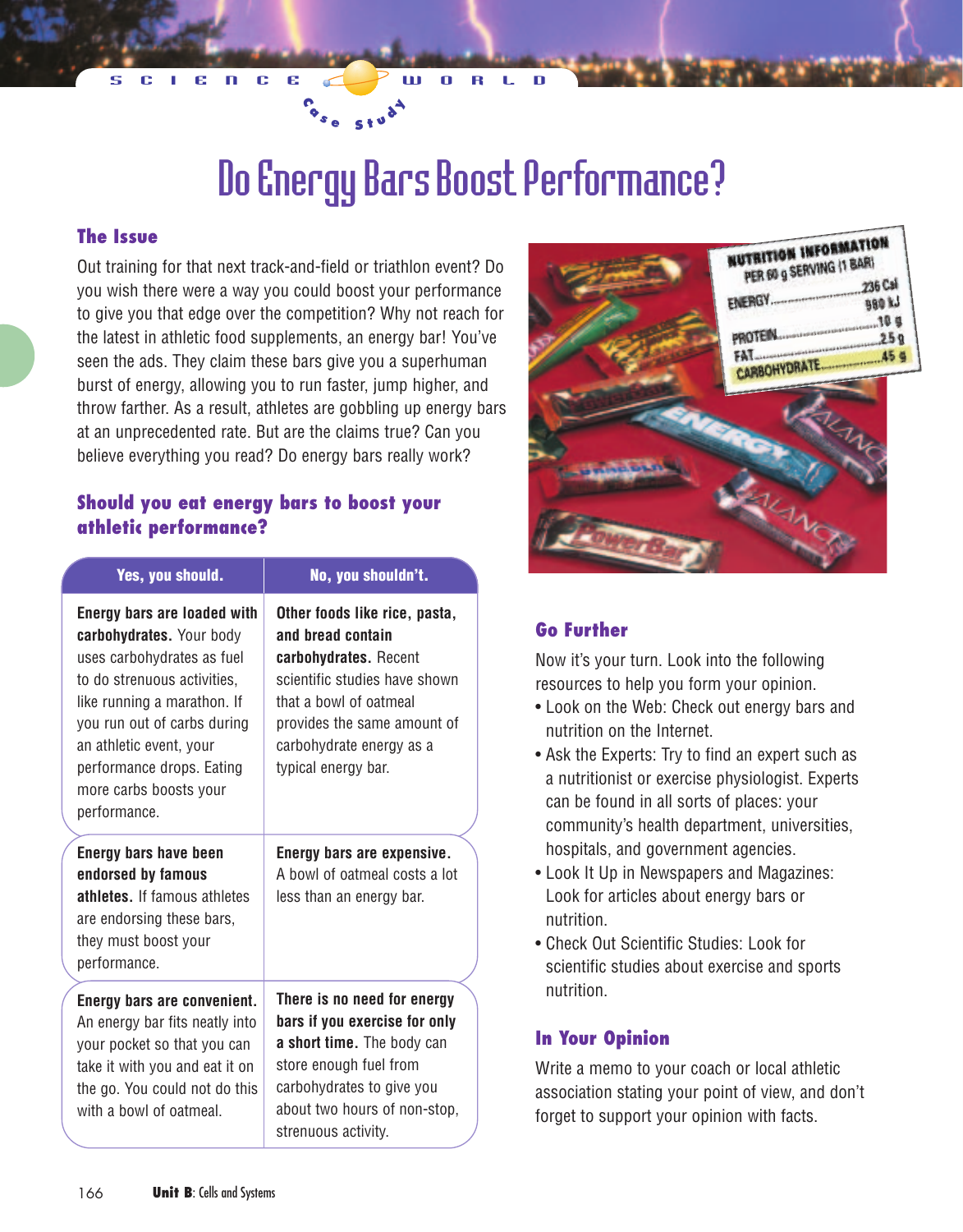

# **U NIT S UMMARY : C ELLS AND S YSTEMS**

#### **Key Concepts**

#### **1.0**

- organisms
- cells
- organs
- structure and function
- systems
- response to stimuli

# **2.0**

- cells
- tissues
- organs
- structure and function

#### **3.0**

- cells
- organs
- tissues
- structure and function
- response to stimuli
- systems

#### **4.0**

• health and environmental factors

#### **Section Summaries**

- **1.0 Living things share certain characteristics and have structures to perform functions.**
- All living things share certain characteristics. They are made of cells, require energy, grow and develop, respond to their environment, reproduce, and have adaptations for their environment.
- Organisms have structures that allow them to do functions needed to keep them alive. These structures can be very different in different plants and animals. The structures can be slightly different in closely related plants and animals.
- Most animals have organs. Different organs that work together to perform a common function are organized into organ systems.

#### **2.0 Cells play a vital role in living things.**

- The microscope is an important scientific tool. It allows scientists to see extremely small structures, such as cells.
- The cell is the basic unit of life, and all organisms have at least one cell. Cells have structures in them called organelles, which carry out specific functions. The cells of plants and animals are similar, but plant cells have some organelles that animal cells don't have.
- Organisms can be made of a single cell or many cells. Multicelled organisms have specialized cells.
- Substances move in and out of cells by diffusion and osmosis. Diffusion is the movement of particles from areas of high concentration to areas of low concentration. All cells have a selectively permeable membrane. Diffusion of water through this membrane is called osmosis.
- In multicelled organisms, cells combine to form four tissue types in animals and three tissue types in plants. These tissues combine to form organs.
- **3.0 Healthy human function depends on a variety of interacting and reacting systems.**
- Organs in organ systems all interact to perform certain functions, such as digestion, circulation of the blood, breathing, getting rid of wastes, and responding to stimuli.
- All these organ systems interact to keep the body functioning normally. All the systems react to internal stimuli in the body. The nervous system monitors external and internal stimuli and responds to them.
- **4.0 Scientific investigation leads to new knowledge about body systems and new medical applications.**
- Research into diseases such as smallpox has led to an understanding about what causes diseases. These discoveries have led to improvements in health and nutrition.
- Human health is affected by a variety of factors. Any of these factors can lead to the poor health of cells, organs, or organ systems.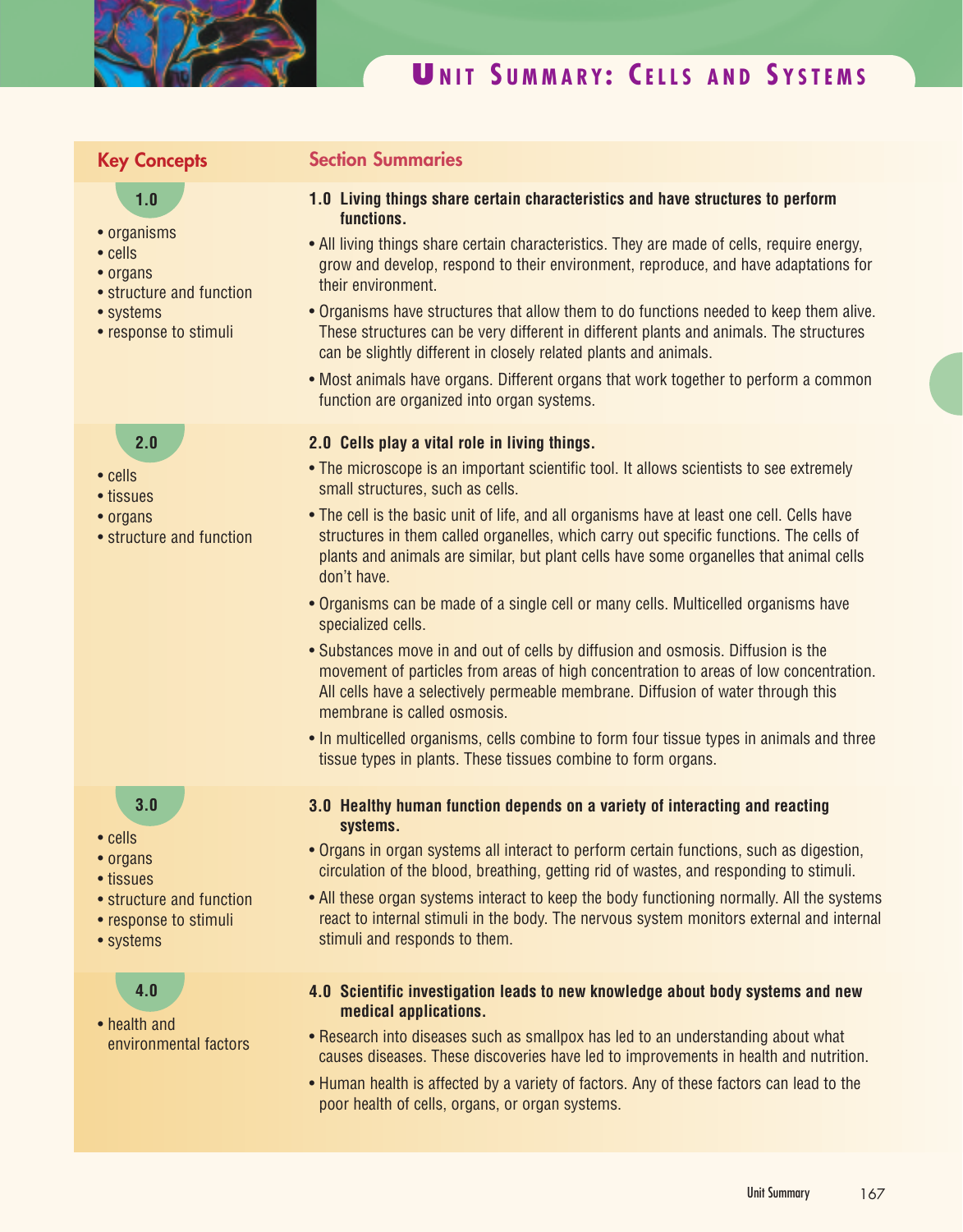# **P ROJECT**

**Getting Started**



Experiments offer many opportunities for making new discoveries for yourself. In this activity, you will plan and carry out an experiment based on your own "what if" questions. Using a unicellular organism, you will try to determine what its basic needs for survival are. You may wish to refer to Toolbox 2 for further information on planning an experiment.

#### **Your Goal**

To determine what ways unicellular organisms meet their basic needs.

#### **What You Need to Know**

This activity involves asking your own questions about unicellular organisms, planning your own experiments to investigate one of these questions, and drawing your own conclusions from them.

Use the question, "In what ways do unicellular organisms meet their basic needs?" to help you brainstorm all the questions you have about the lives and behaviours of unicellular organisms. Then, review your questions to see which one intrigues you enough to investigate further. Do you see opportunities for experiment that could help you answer your questions?

# **WHAT I S NEEDED?**



#### **Steps to Success**

- **1** Select a question and write a hypothesis to answer it. Then, plan an experiment to test your hypothesis.
- **2** Make sure your experiment is a fair test of your hypothesis. How will you know?
- **3** Decide what equipment and materials you will need. Ask your teacher what live unicellular organisms are available.
- **4** Write up the procedure you'll follow to perform your experiment. Obtain your teacher's approval, and carry it out.
- **5** Decide how you will record your results in a clear, meaningful manner. Examples include diagrams, data tables, graphs, and flowcharts. The method or methods you use will depend on the kind of experiment you design. **Caution!**
- **6** Explain how you decided on the experiment you planned. Which variable did you consider changing? Did you have a control?
- **7** What do the data you collect mean? Are there other ways to interpret them?

Be careful when handling microscopic organisms. Wash your hands thoroughly when you've finished this activity.

#### **How Did It Go?**

Based on the experiment you planned and carried out, write a summary statement that answers a question that you have asked. Remember to use your data and observations to support your answer.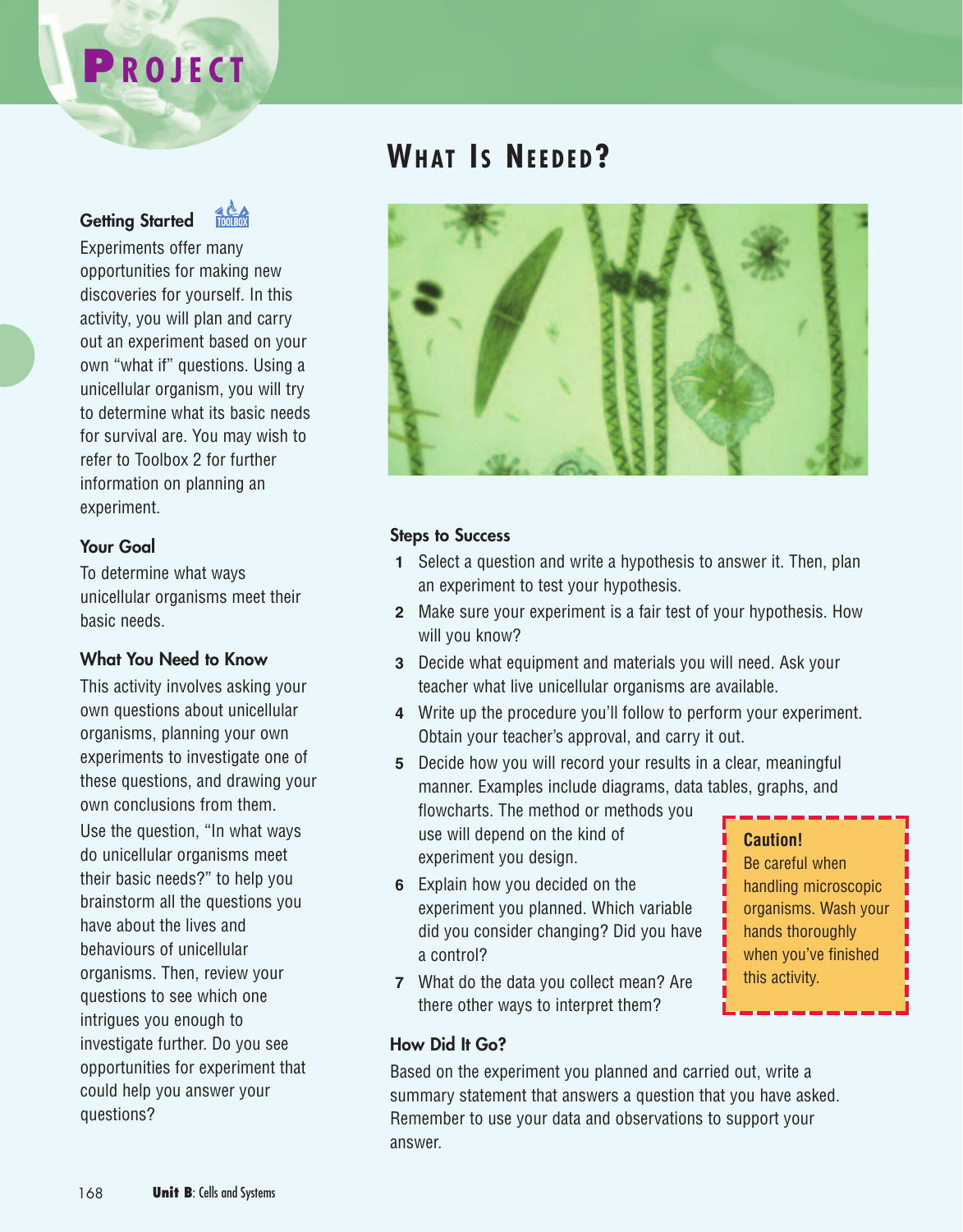

# **U NIT R EVIEW : C ELLS AND S YSTEMS**

# **Unit Vocabulary**

- **1.** Create a mind map that illustrates your understanding of the following terms.
	- cell
	- diffusion
	- organ
	- multicellular
	- organelle
	- osmosis
	- tissue
	- selectively permeable
	- system
	- unicellular
- **2.** Explain the following terms: enzyme, peristalsis, arteries, atrium, capillaries, digestion, nervous system

# **Check Your Knowledge**

#### **1.0**

- **3.** What is an organism?
- **4.** Are your fingernails a living thing? Why or why not?
- **5.** Name three different structures animals use for the same function.
- **6.** What is an organ? Name six different organs.

# **2.0**

- **7.** a) Which of these terms do scientists use to describe the most basic unit of all living things: *tissues*, *organs*, *cells*, *body systems*?
	- b) Explain how the other three terms are related to the one you chose in a).
- **8.** a) Draw a labelled diagram comparing a typical plant cell and a typical animal cell.
	- b) Explain any differences between the cells you drew.
- **9.** Different kinds of specialized cells have different shapes. They often have different organelles, or different numbers of them. For example, the cells that make up muscles have many mitochondria, while the cells that make up skin have very few. Infer a reason why.
- **10.** a) In the illustration below, which particles can move through the selectively permeable membrane? Explain why.
	- b) Is this an example of diffusion or osmosis? How do you know?
	- c) Look closely at this illustration. What do you notice? Why do you think this happened?

*selectively permeable membrane*

*Key = water particles = solute particles*



*start finish*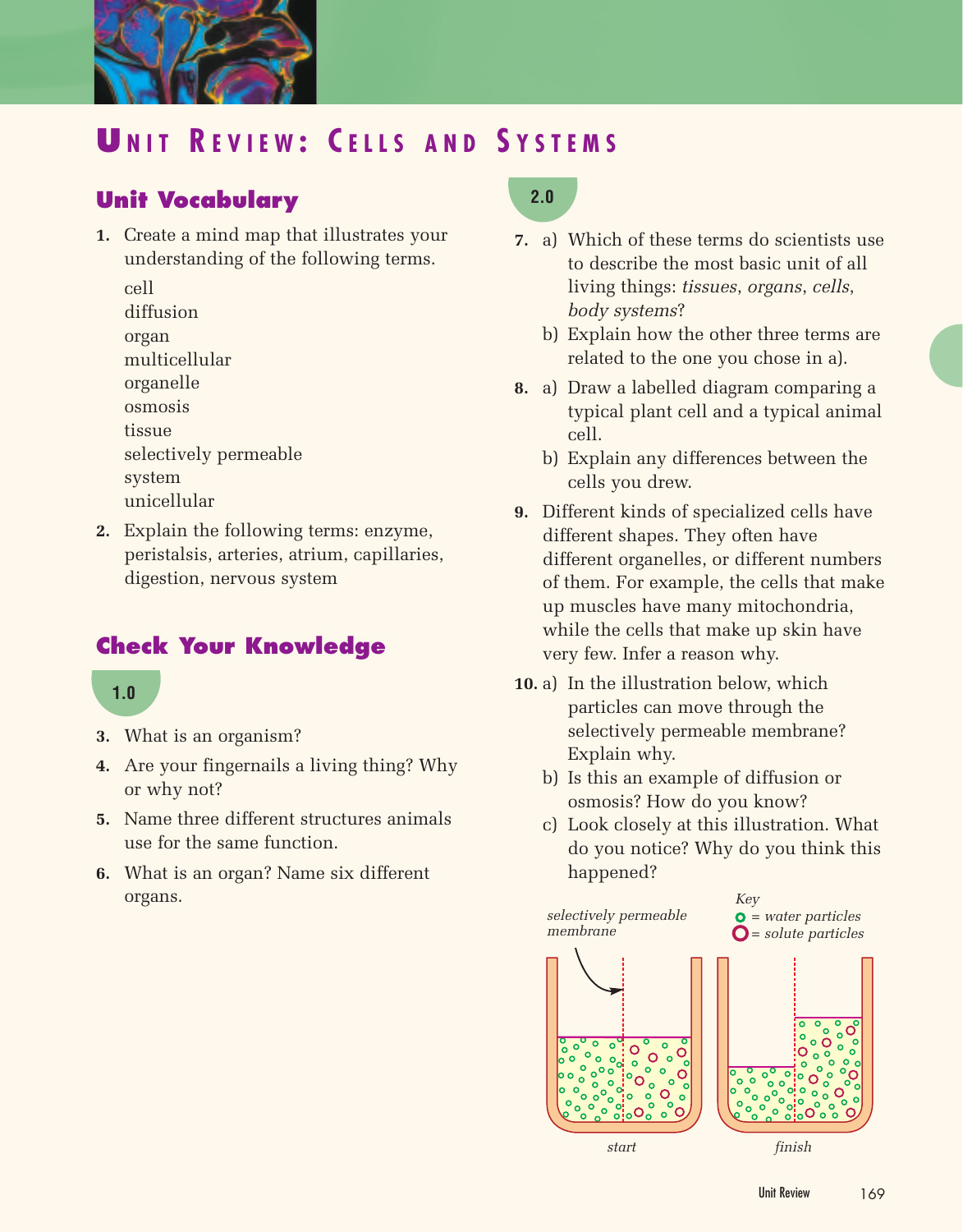

#### **U NIT R EVIEW : C ELLS AND S YSTEMS**

#### **3.0**

- **11.** a) What do these terms have in common, and how are they different: *artery*, *capillary*, *vein*?
	- b) The layer of muscle tissue that surrounds your arteries is much thicker than the layer that surrounds your veins. How does this difference in structure suit the function of arteries and veins?
- **12.** Agree or disagree with this statement, and give two examples to support your decision: *The organs of humans interact*.
- **13.** Infer from the following information which person could have emphysema.
	- a) Marta is breathing (inhaling and exhaling) 12 times a minute. She is filling her air sacs with 4200 mL of oxygen-rich air each minute.
	- b) Douglas is breathing 20 times a minute. He is filling his air sacs with 3000 mL of oxygen-rich air each minute.
	- c) Cathy is breathing 30 times a minute. She is filling her air sacs with 1500 mL of oxygen-rich air each minute.
- **14.** How does the structure of a villus help the small intestine absorb nutrients?
- **15.** You are playing soccer and you are running to kick the ball. What parts of the brain are active, and what are they doing?

#### **4.0**

- **16.** What was Pasteur's contribution to our understanding of disease?
- **17.** What is scurvy?
- **18.** List some of the factors that can affect your health.
- **19.** What is tar, and how does it affect the health of your cells?

#### **Connect Your Understanding**

- **20.** Explain how the four sections that you have explored are related to one another. Your explanation can be in the form of a mind map, an illustration, or a written summary.
- **21.** When scientists think about the possibility of life on another planet, they want to know if that planet has water. In fact, scientists find it hard to imagine life without water. Why might that be?
- **22.** Explain the similarities and differences between a cell organelle and an organ system.
- **23.** Meat and fish are sometimes preserved from spoiling by salting them or by placing them in a salty solution. What effect do you think the salt has on these foods?
- **24.** Choose three types of cells in your body. For each, describe how it contributes to your health.
- **25.** Your friend has a bad cold, and has been coughing and sneezing around you. Several days later, you develop a cold. Explain how this could have happened.